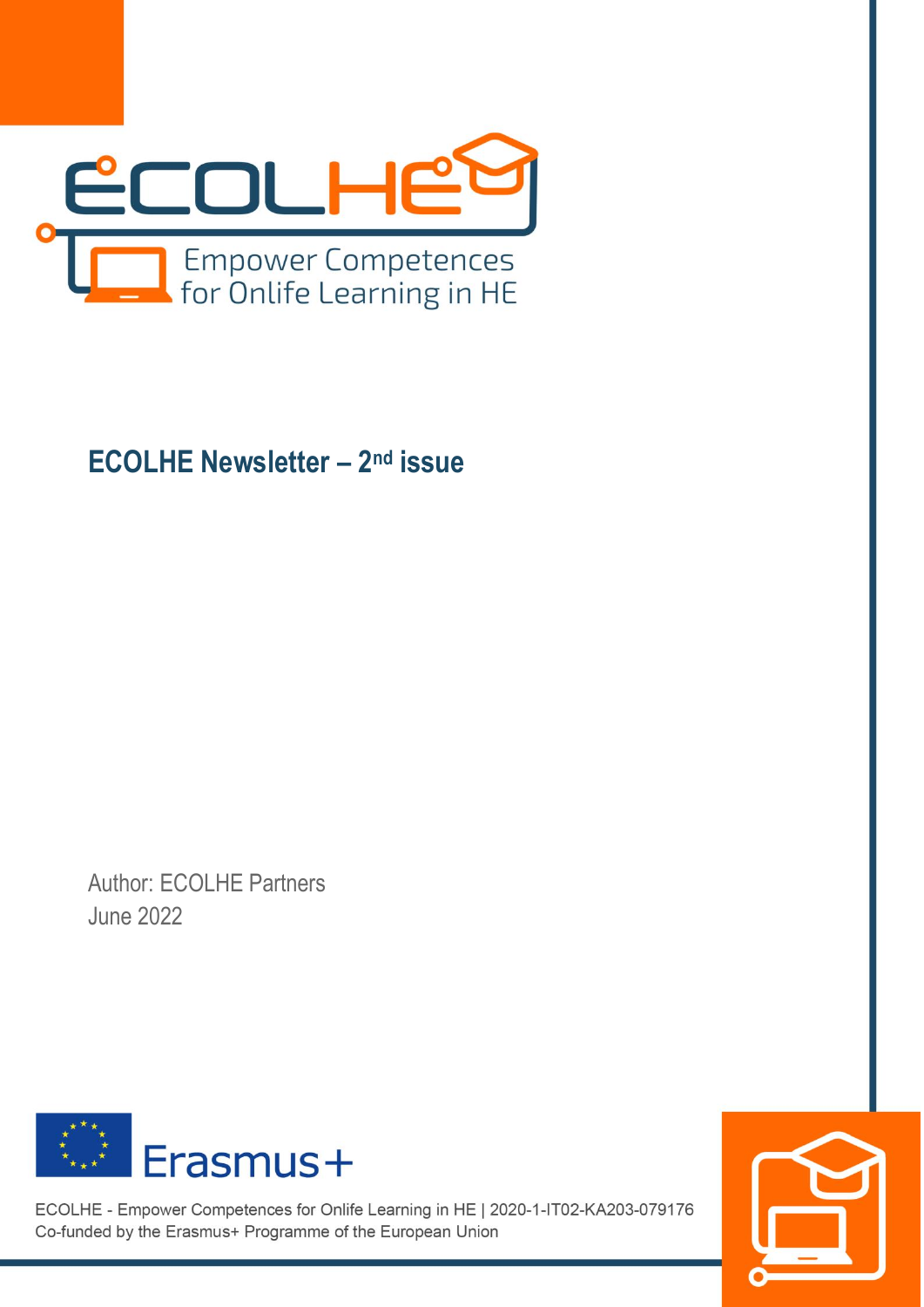



# **ECOLHE PROJECT IO1 "DIGITAL TECHNOLOGIES IN HE: FROM THE EUROPEAN VISION TO THE UNIVERSITY GOVERNANCE"**

In this first IO, **University Roma Tre** has developed a field research in accordance with the methodology approach of the case study. Main phases were:

- 1. first of all, to realize a **desk-analysis** of university micro-policies to understand the specific university context;
- 2. to conduct **in-depth interviews** with three Vice Rectors (Vice-Rector for Teaching, Vice-Rector for the Relations with the Labour Market, Vice-Rector for Innovation and Technology Transfer);
- 3. to organize three **focus groups**: one with teachers, one with researchers, doctoral students and one with administrative staff;
- 4. to administer a questionnaire to students.

The aim of the interviews was to collect data on **how digital innovation has an impact on different University organisational levels**: leadership, planning and management, Quality Assurance, ICT resources and infrastructures; teaching-learning level: learning and teaching processes, scientific research activities, technology transfer and service to society; cultural level: ICT culture, hidden curriculum of teachers and academic staff.

The main objective of the focus groups was to collect useful data on:

- ✔ teaching practices and digital innovation;
- ✔ professional development with a focus on digital skills;
- ✔ best practices related to Roma Tre University;
- ✔ opportunities and criticalities in implementation of digital innovation practices.

The research carried out showed as in the initial period of the pandemic, the focus of interest was mainly on teaching, allowing lessons, exams and graduation sessions to continue. The main objective was to guarantee the students' right to education. Teachers, researchers, tutors and administrative staff shared the awareness of the usefulness, of the value of the work that was being done. Subsequently, space was given to creativity, using the numerous tools made available. In this phase, a need of discuss with colleagues and evaluate actions in place was felt.

At the same time, social distancing has increased and it has begun to produce feelings of bad mood, tiredness, melancholy and stress, also due to a massive use of new technologies, not always so accessible for everyone; over the months, the need of contact and relationships in presence strongly emerged. A very interesting element was that pandemic and social distance canceled the fundamental role of informal relations in the organization. Research participants said the pandemic has accelerated the use of digital technologies in all academic activities and e-learning practices, even if Roma Tre was clearly oriented in this direction, having already all the software available.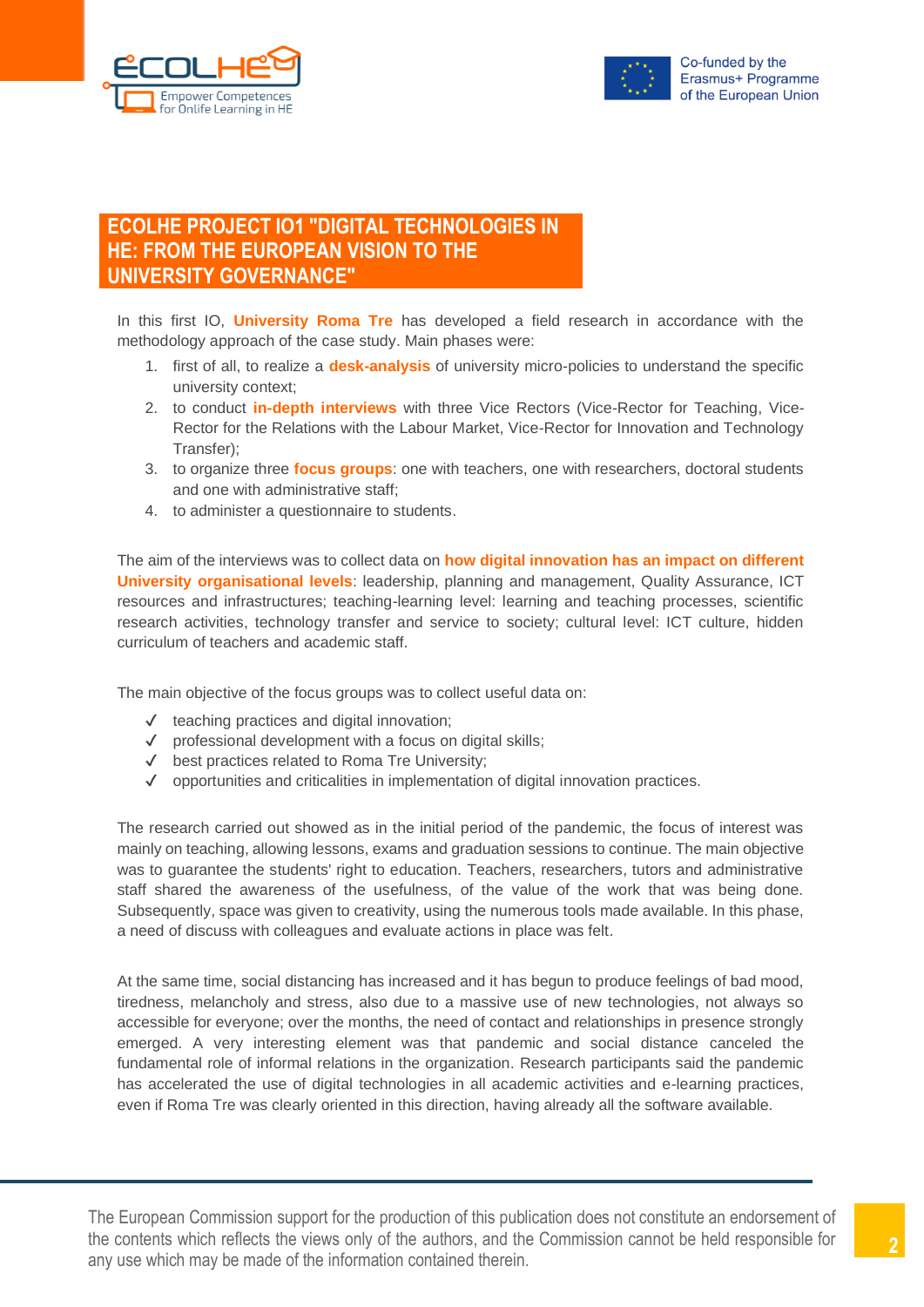



With reference to future prospects, the research showed a general and shared impression that **we are in a transition phase, which will last beyond the pandemic and the emergency period**; relationships between all actors of different processes and activities of the academic community are even more crucial.

An anthropocentric vision is and will be increasingly important, as the competence to collaborate will be even more strategic. The risk of stagnation is perceived as very strong: alarms concern the risk of not recognizing critical issues as opportunities and, therefore, of not being able to use resources that ICTs and digital world make available in an effective and critical way.

## **DIGITAL TECHNOLOGIES IN HE: NATIONAL CASE STUDY- GREECE**

In the framework of ECOLHE program, a case study was held, during the previous months. The study includes two parts:

- ✔ Τhe first part presents an **analysis of the literature** on the description of national framework, university micro-policies and best practices.
- ✔ The second part contains the **field research** which includes interviews with decision makers, academic bodies and three focus groups, composed of professors, researchers and PhD students and administrative staff.

The main objectives of the research was the collection of data regarding the digital transformation of the university, the current status of operation and the vision that responders have for the future operation of universities with the adoption of digital tools and modern learning practices. The research tries to capture all the above in three main dimensions, organizational, teaching and cultural. The main results of the interviews of the decision makers reveals that **Greece HEI digital transformation is following the EU guidelines (Digital Transformation Strategy 2020-2025**, Digital Education Action Plan 2021- 2027). Concerning the Academic bodies' opinion, all interviewers agreed that that integration of digital technologies might have caused some inconvenience at the beginning, but, after a while, teaching and administrative staff adjusted to it. It was also agreed that digital technologies will play a major part in the future.

Professors point of view is that the best way for keeping their skills up to date is self-training and possibly seminars held by universities. They also noticed the more intense use of digital platforms during the pandemic years. PhD students and researchers find the idea of digital transformation attractive, and they focus on the lack of efficient resources and training for the use digital tools in full scale. Drawbacks are bureaucracy and funding and the fact that teaching procedure is not yet well adjusted to distance learning environment.

Administrative staff find that digital transformation reduces paperwork and bureaucracy but there is still work to be done in that field. Field research also includes a questionnaire in order to capture student's opinions. Research was carried out on line and the number of the responders was 115.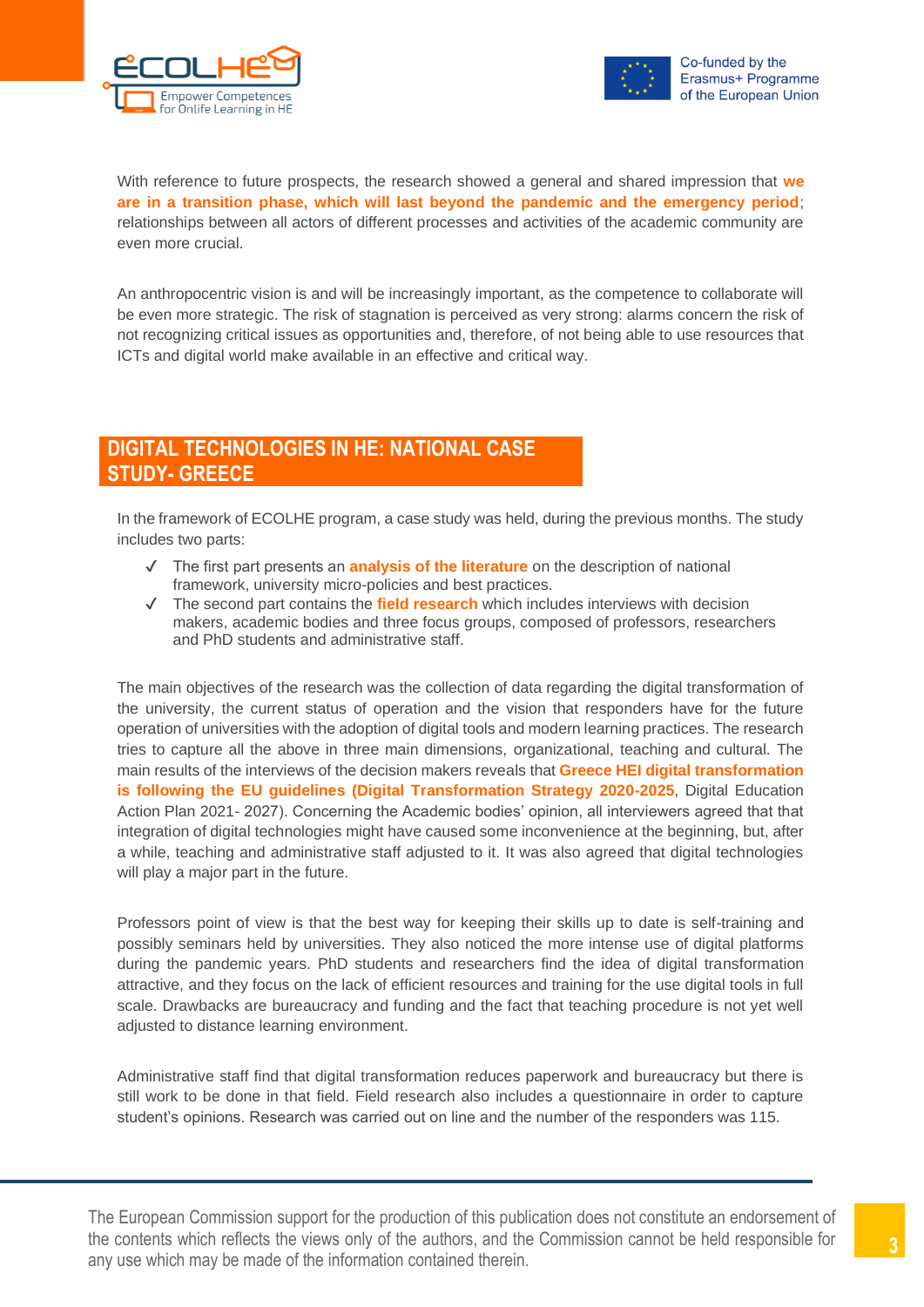



Research findings reveal the use of digital tools and modern teaching methods in Patras University, but imply that some improvement is needed in the use of game elements and personalized orientation. Students are overall happy with the experience of their studies in UPAT and they are satisfied with the use of digital tools. Regarding their learning outcome their w reaction was positive, while attention should be paid in developing their soft skills and making studies a little more enjoyable. Students performance was not improve significantly in distance learning environment and the exams were not easier according to their opinion..

### **DIGITAL TECHNOLOGIES IN HE: NATIONAL CASE STUDY- FINLAND**

ECOLHE development work continues besides challenging situation of covid-19 pandemic. Laurea UAS, Finland continues working towards meeting project objectives. Mainly Onlife manifesto, putting into practice due to the situational demands working online. The first milestone met with offering **online 3-days European Partners Staff Training**.

The successful training offered as reported in the first newsletter. In addition, certificates of completion awarded to successful candidates. In the next stage of the development-work continues by Laurea researchers on 'Digital Technologies in HE: from the European vision to the university governance Finnish Case Study'. The work conducted with following phases:

- $\checkmark$  Literature review and state-of-the-art including description of the national framework.
- ✔ Conducting field research work beyond state-of-the-art: Data Collection and Analysis.
- ✔ Reporting results.

The work began with the literature analysis on the description of the national framework. Next, the Data collection phase completed working with HEIs decision makers, academic bodies, and focus groups. The most impactful work carried-out working with students conducting student survey.

The scope of the student survey is impactful- analyse the University digital maturity perceived by students and provide a comparative study. The results are revealing and useful. In the managerial and organizational perspective, Laurea has strategic objectives according the national Digivision 2030 project for digital transformation. Laurea is also participating in the EU innovation projects including ECOLHE, these development works are helping towards reaching the overall goals.

The survey result reveals- overall satisfaction is very high for the students' learning outcome when over **70% students agrees with the six of nine claims in this category**.

The main outcome from the empirical part is that the digitalized working environment has already eased work a lot, but simultaneously numerous new possibilities create high cognitive load for the personnel and the students. In spite of the fact that high number of students are satisfied for their studying in BIT programme due to well-organized and flexible online studies, they report that the quality of the education varies significantly. In the longer run, the situation will become intolerable and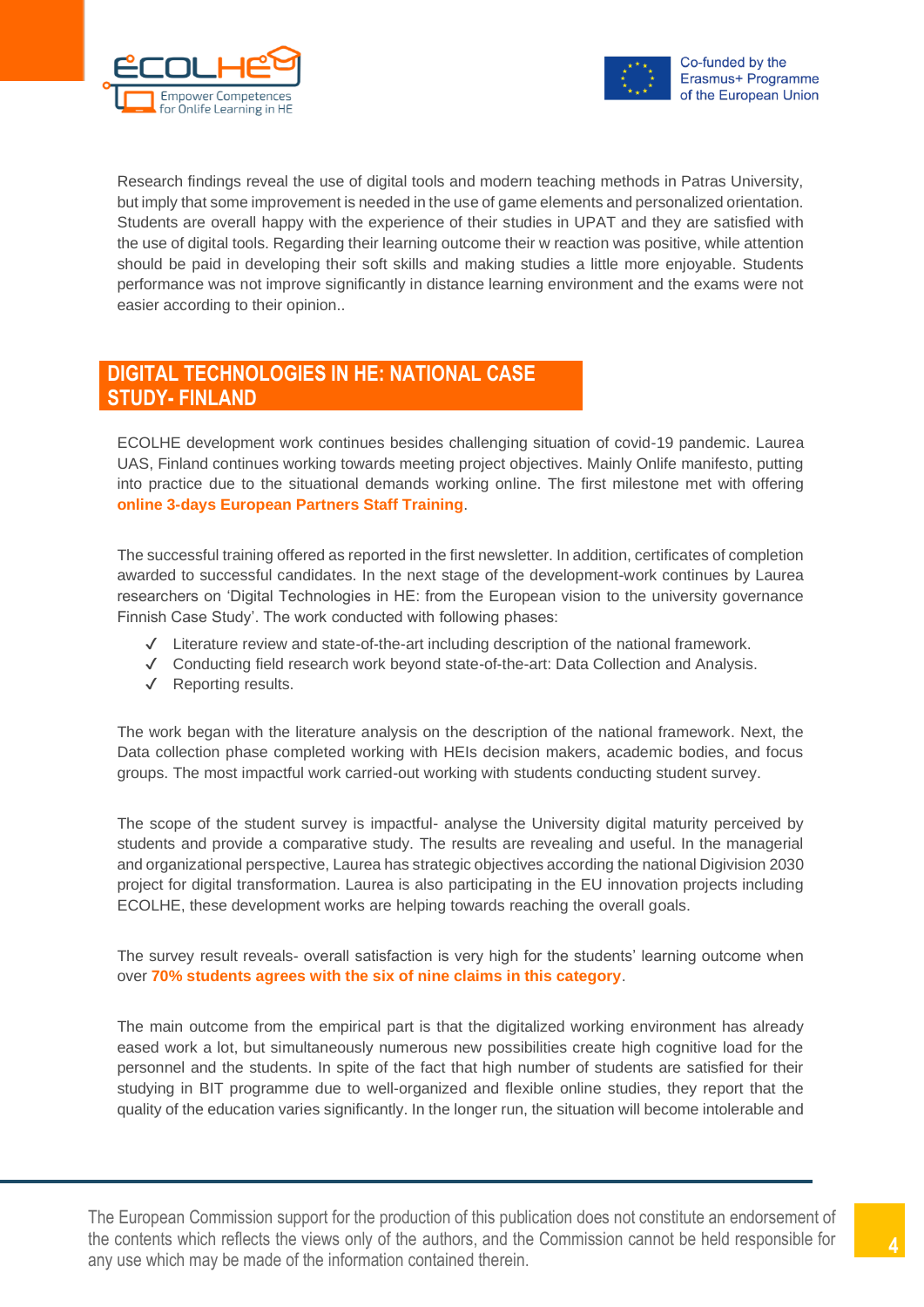



digital transformation starts to drain more resources compare to tangible benefits if the transformation process is not manage properly.

The transformation demands solution with **a clear balance between different pedagogical models and virtual learning without resistance for the change**.

### **PILOT TRAINING "ENGAGING HIGHER EDUCATION STUDENTS WITH COLLABORATIVE E-ACTIVITIES"**

Digitalization of educational practices stands high on policy agendas at European and national levels. Now more than ever, since the COVID-19 pandemic caused the largest disruption of education in history, having an impact on learners and trainers in all levels and types of education and demanding an abrupt acceleration toward digital learning.

In this context, the ECOLHE project designed and developed an online environment for online teachers in HE, to update emerging digital competences for online and blended learning, with the specific aim of increasing their ability in the use of digital technologies through online collaboration environments in HE. This training initiative, that is currently being piloted in all European university partners of the ECOLHE project, promotes the transformation of HE teachers' practices by providing an innovative training model that can be replicable to other HE institutions to promote online teaching and key teaching competences in the digital era.

The main learning objectives of the training are:

- ✔ To update emerging digital competencies for online and blended teaching in HE, for increasing teachers' ability in the use of digital technologies through online collaboration environments in HE;
- ✔ To enable teachers to adopt a gameful design approach in their courses and to incorporate game-based learning tools as part of their classroom activities, in order to enhance the level of motivation and engagement of HE students.

The training is based on a Challenge Based Learning (CBL) methodology. The CBL is understood as a methodology that involves the participants in the definition of a solution to a real and very relevant situation linked to their environment, in this case involves the collaborative design of a learning situation applicable to participants' teaching practice. Thus, during the seminar a future professional scenario is simulated. Taking into account all of the aspects mentioned, and based on more of 20 years of experience of the Open University of Catalonia (UOC) in online education, the following ten key elements for online teaching are incorporated in the Training design: Student's active role, Competences, Active and collaborative methodologies, Wide typology of e-activities, Asynchronous and synchronous communication, Resources for teaching and learning, Continuous assessment, Teachers' role as a guide, Planning and Stable learning environment, and well bounded tools.

The conception of the overall training methodology and the different activities proposed allow participants to activate each of the 10 key elements in a situated and practical way, linked to participants' environment. Based on the learning by doing perspective, the training involves the